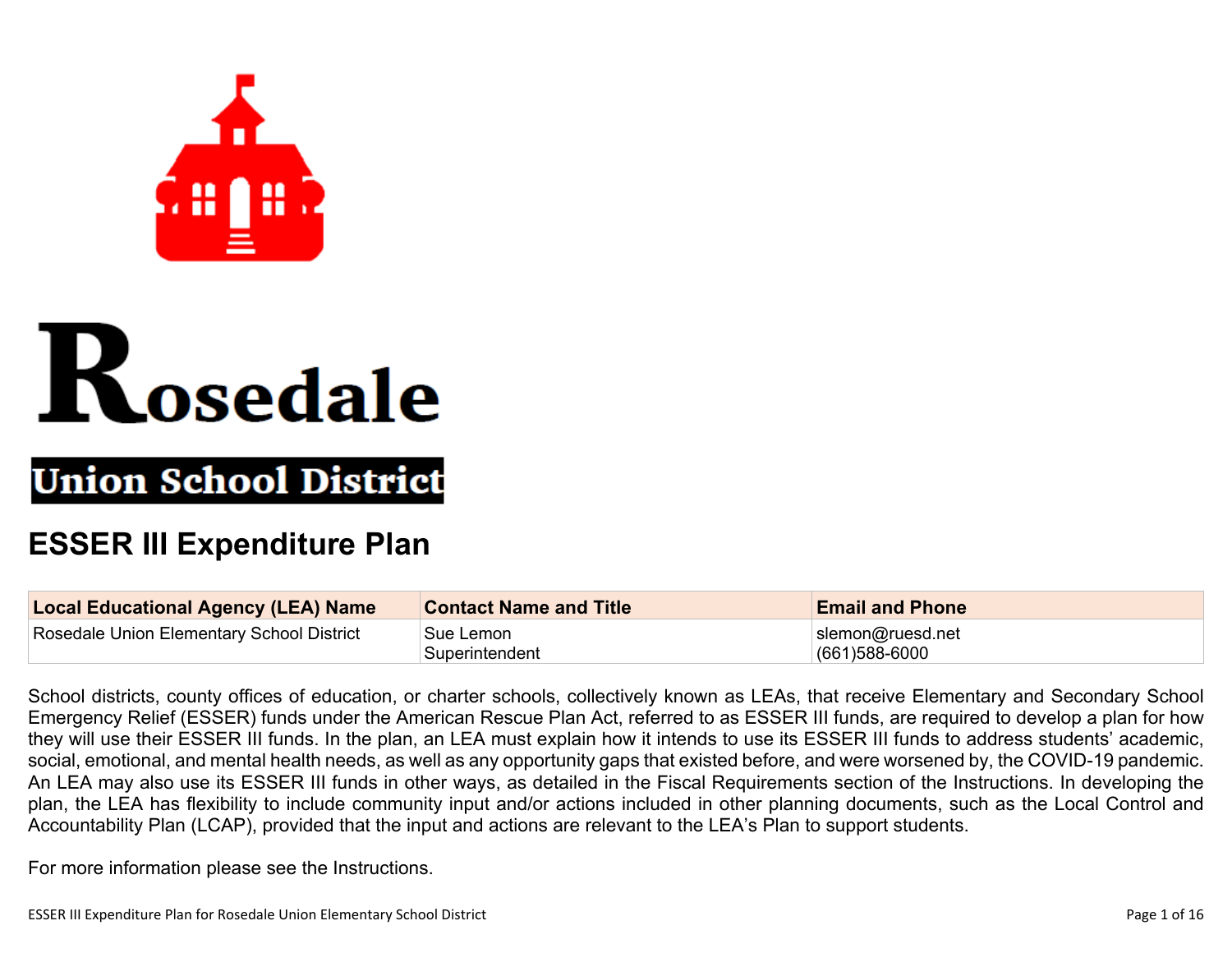## **Other LEA Plans [Referenced](#page-10-0) in this Plan**

| <b>Plan Title</b>                          | <b>Where the Plan May Be Accessed</b> |
|--------------------------------------------|---------------------------------------|
| Local Control and Accountability Plan      | ⊺www.ruesd.net                        |
| <b>Extended Learning Opportunity Grant</b> | www.ruesd.net                         |

### **Summary of Planned ESSER III [Expenditures](#page-10-1)**

Below is a summary of the ESSER III funds received by the LEA and how the LEA intends to expend these funds in support of students.

### **Total ESSER III funds received by the LEA**

4,371,321

| <b>Plan Section</b>                                                                      | <b>Total Planned ESSER III</b> |
|------------------------------------------------------------------------------------------|--------------------------------|
| Strategies for Continuous and Safe In-Person Learning                                    | \$135,000                      |
| Addressing Lost Instructional Time (a minimum of 20 percent of the LEAs ESSER III funds) | \$2,778,321                    |
| Use of Any Remaining Funds                                                               | \$1,458,000                    |

#### **Total ESSER III funds included in this plan**

\$4,371,321

### **Community [Engagement](#page-11-0)**

An LEA's decisions about how to use its ESSER III funds will directly impact the students, families, and the local community. The following is a description of how the LEA meaningfully consulted with its community members in determining the prevention and mitigation strategies, strategies to address the academic impact of lost instructional time, and any other strategies or activities to be implemented by the LEA. In developing the plan, the LEA has flexibility to include input received from community members during the development of other LEA Plans, such as the LCAP, provided that the input is relevant to the development of the LEA's ESSER III Expenditure Plan.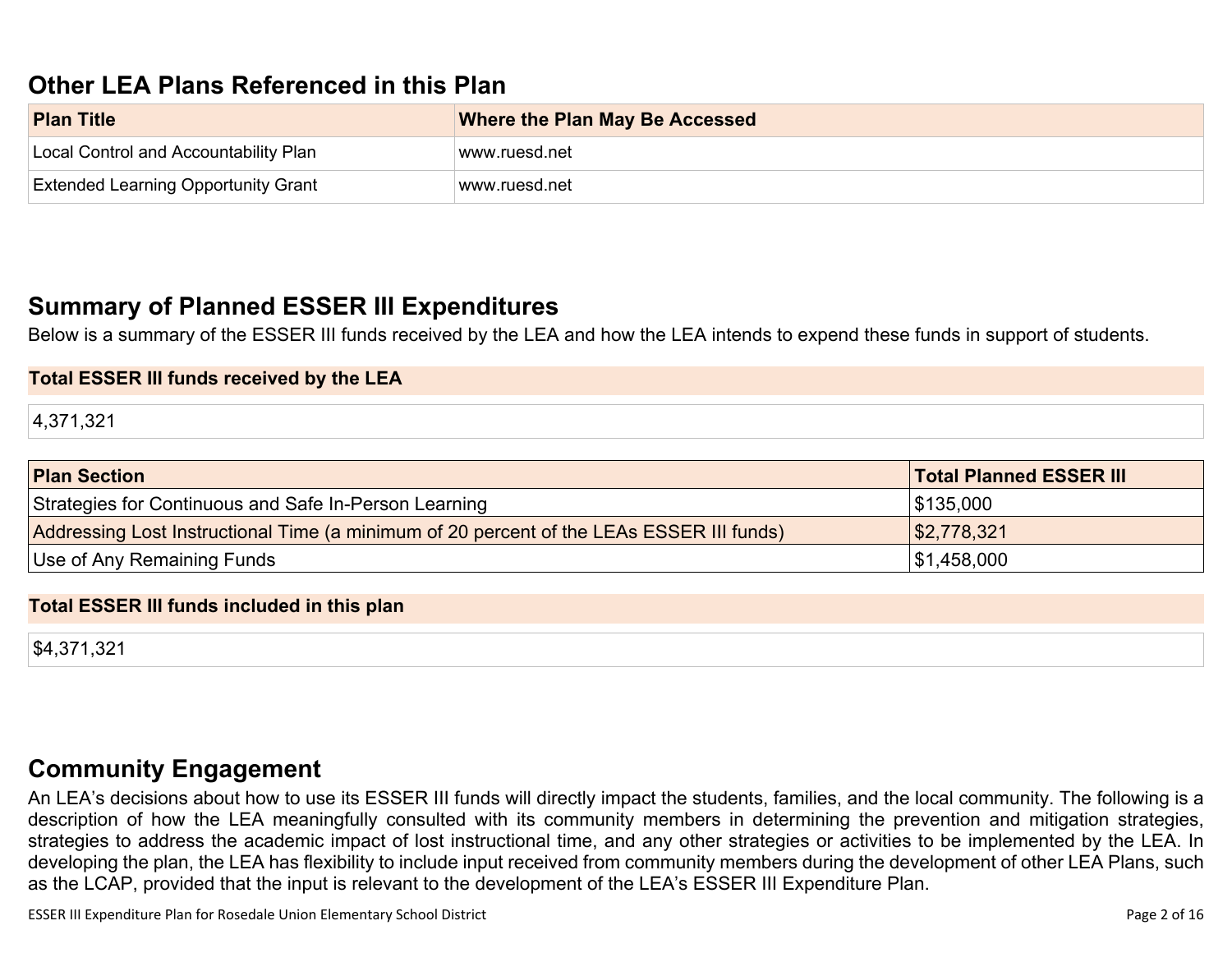For specific requirements, including a list of the community members that an LEA is required to consult with, please see the Community Engagement section of the Instructions.

A description of the efforts made by the LEA to meaningfully consult with its required community members and the opportunities provided by the LEA for public input in the development of the plan.

The ESSER III Expenditure Plan will support plans outlined and developed in thorough consultation with all stakeholders during the Learning Continuity and Attendance Plan (December 2020), the Local Control and Accountability Plan (May 2021), and the Extended Learning Opportunities Grant (June 2021). Stakeholder groups in consultation for each of these components include: Students, Parents, including Spanish-speaking parents, District Advisory Committee, District English Learners Advisory Committee, School Site Council, Local Bargaining Units including Certificated and Classified Staff members, Principals and Administrators, including Special Education administrators, and the District Board of Trustees.

### February 2021:

The district reviewed the current FOCUS Plan (LCAP) with the Board of Trustees, District Advisory Committee (DAC) and District English Learner Advisory Committee (DELAC). The DAC is made up of certificated and classified staff, parents from unduplicated student groups, administrators, and CTA and CSEA representatives (bargaining units).

Each school site notified parents via email communication and phone messenger system to participate in an online input survey. The survey link was accessible via each school's website and inserted in the email notification.

Staff (classified and certificated) participated in an online survey in which the link was distributed to each staff member via their district email account.

### March 2021:

The District Superintendent, Chief Administrator of Operations, and Chief Administrator of School Leadership conducted Zoom meetings with staff (teachers, classified, support staff and administrators, including principals) from our 9 school sites, the Maintenance, Operations and Transportation staff, and staff from the Student Achievement Support Center. The purpose of these meetings was to review the current FOCUS Plan (LCAP) and data collected from the surveys. The meetings also provided an opportunity for additional input on action steps to support the needs and goals of the district.

Each school site principal met with their School Site Councils and gathered input from them towards the needs and goals of the district. Each school site distributed surveys to students in grades 4-8 regarding their input in regard to their educational experience.

April 8, 2021:

Each school site notified and invited all stakeholders to an input night where information and data was shared about the current FOCUS Plan (LCAP) and data collected from the stakeholder surveys. Input was gathered for consideration for action steps and/or goals for the 2021- 2024 FOCUS Plan (LCAP).

### April 23, 2021:

Consultation with the Special Education Local Plan Area administrator took place.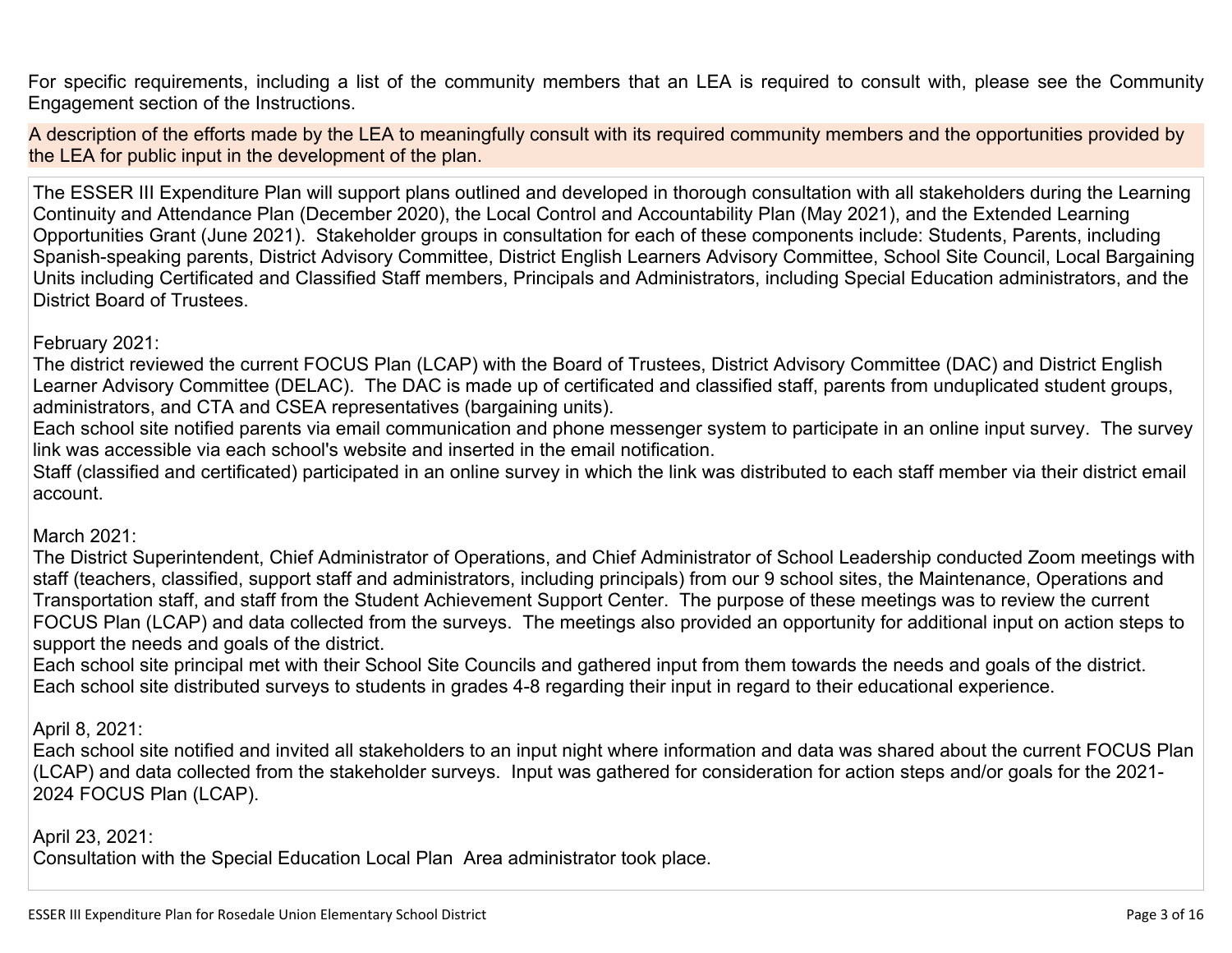### May 6, 2021:

The DAC/DELAC met to review the input gathered from the school site staff members, students, parents, and groups as it relates to the eight state priorities. The District Superintendent responded to any questions that were generated in writing.

### May 11, 2021:

The district presented an initial draft of the FOCUS Plan (LCAP) to the School Board of Trustees by means of a Public Hearing. This meeting was conducted during the regularly scheduled board meeting, providing notice of the agenda as required. The Board asked questions and provided input regarding action steps. The 2021-2022 tentative budget was also presented which was aligned to the FOCUS Plan (LCAP). The ELO was developed to support all actions addressed as areas of continued action and identified needs as identified and addressed in the development of the 2021-2024 LCAP. The ELO was adopted by the School Board of Trustees by means of a Public Hearing in June 2021.

A description of how the development of the plan was influenced by community input.

After consulting with parents, students, teachers, principals, administrators, and the district board of trustees through surveys, site meetings, during and throughout the development and adoption of the Extended Learning Opportunities Grant and the Local Control and Accountability Plan, specific actions and considerations that were common requests for consideration by all stakeholder groups resulted in the identified actions and expenditures for the LCAP and ELO. With the additional ESSER III funds, actions are able to be further implemented, expanded beyond our initial planning based upon funds available from the LCAP and ELO. The ESSER III also provides needed funding to dive deeper into the focus of student SEL supports and monitoring, academic supports for unfinished learning including a uniform, multi-tiered system of support throughout the district, addressing the unique needs of English Learners, Foster Youth, students experiencing Homelessness, Socioeconomically Disadvantaged students, and students who struggle. Stakeholder groups (students, parents, teachers, principals, administration) all identified the value and continued need for Music, Art, Physical Education, STEM supports, along with investment in the SEL and academic supports.

## **Actions and [Expenditures](#page-13-0) to Address Student Needs**

The following is the LEA's plan for using its ESSER III funds to meet students' academic, social, emotional, and mental health needs, as well as how the LEA will address the opportunity gaps that existed before, and were exacerbated by, the COVID-19 pandemic. In developing the plan, the LEA has the flexibility to include actions described in existing plans, including the LCAP and/or Expanded Learning Opportunity (ELO) Grant Plan, to the extent that the action(s) address the requirements of the ESSER III Expenditure Plan. For specific requirements, please refer to the Actions and Expenditures to Address Student Needs section of the Instructions.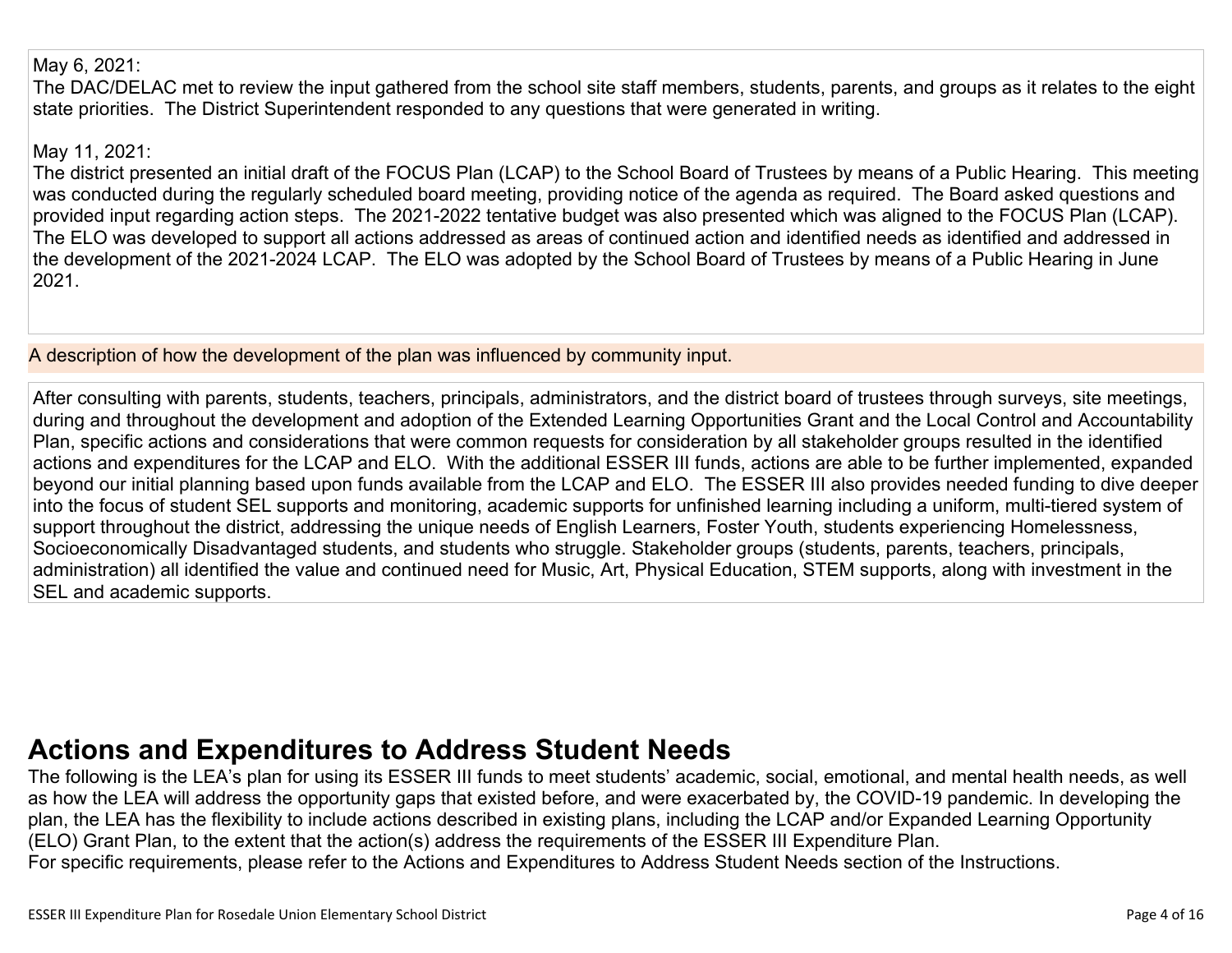## **Strategies for [Continuous](#page-13-1) and Safe In-Person Learning**

A description of how the LEA will use funds to continuously and safely operate schools for in-person learning in a way that reduces or prevents the spread of the COVID-19 virus.

### **Total ESSER III funds being used to implement strategies for continuous and safe in-person learning**

| <b>Plan Alignment (if</b><br>applicable) | <b>Action Title</b>    | <b>Action Description</b>                                                                                              | <b>Planned ESSER III</b><br><b>Funded Expenditures</b> |
|------------------------------------------|------------------------|------------------------------------------------------------------------------------------------------------------------|--------------------------------------------------------|
| N/A                                      | PPE/Sanitizing         | Continue to purchase necessary PPE and Sanitizing<br>supplies to mitigate the spread and continued spread of<br>COVID. | \$85,000                                               |
| N/A                                      | <b>Music PPE</b>       | To offer in person instrumental music, purchase specialized<br>PPE to allow for the playing of all instruments.        | \$10,000                                               |
| N/A                                      | Health & COVID Testing | Employment of Health aides to administer and process "test \$40,000<br>to stay" students and families.                 |                                                        |

## **Addressing the Impact of Lost [Instructional](#page-14-0) Tim[e](#page-14-0)**

A description of how the LEA will use funds to address the academic impact of lost instructional time.

### **Total ESSER III funds being used to address the academic impact of lost instructional time**

| \$2,778,321                              |                                                        |                                                                                                                                                                                                                           |                                                        |
|------------------------------------------|--------------------------------------------------------|---------------------------------------------------------------------------------------------------------------------------------------------------------------------------------------------------------------------------|--------------------------------------------------------|
| <b>Plan Alignment (if</b><br>applicable) | <b>Action Title</b>                                    | <b>Action Description</b>                                                                                                                                                                                                 | <b>Planned ESSER III</b><br><b>Funded Expenditures</b> |
| $ELO$ #1                                 | Time (a minimum of 20% of<br>the LEAs ESSER III funds) | Addressing Lost Instructional Evidence Based Interventions Such As: Extended Day,<br>Comprehensive Afterschool programs<br>(Intervention/Enrichment), Summer Learning/Summer<br>Enrichment, Extended School Year Programs | \$874,264                                              |
| LCAP, Goal #1, Action<br>#4              | Intervention and Screening<br>Software                 | Educational software/program to track achievement and<br>growth from kindergarten readiness to college readiness and                                                                                                      | \$300,000                                              |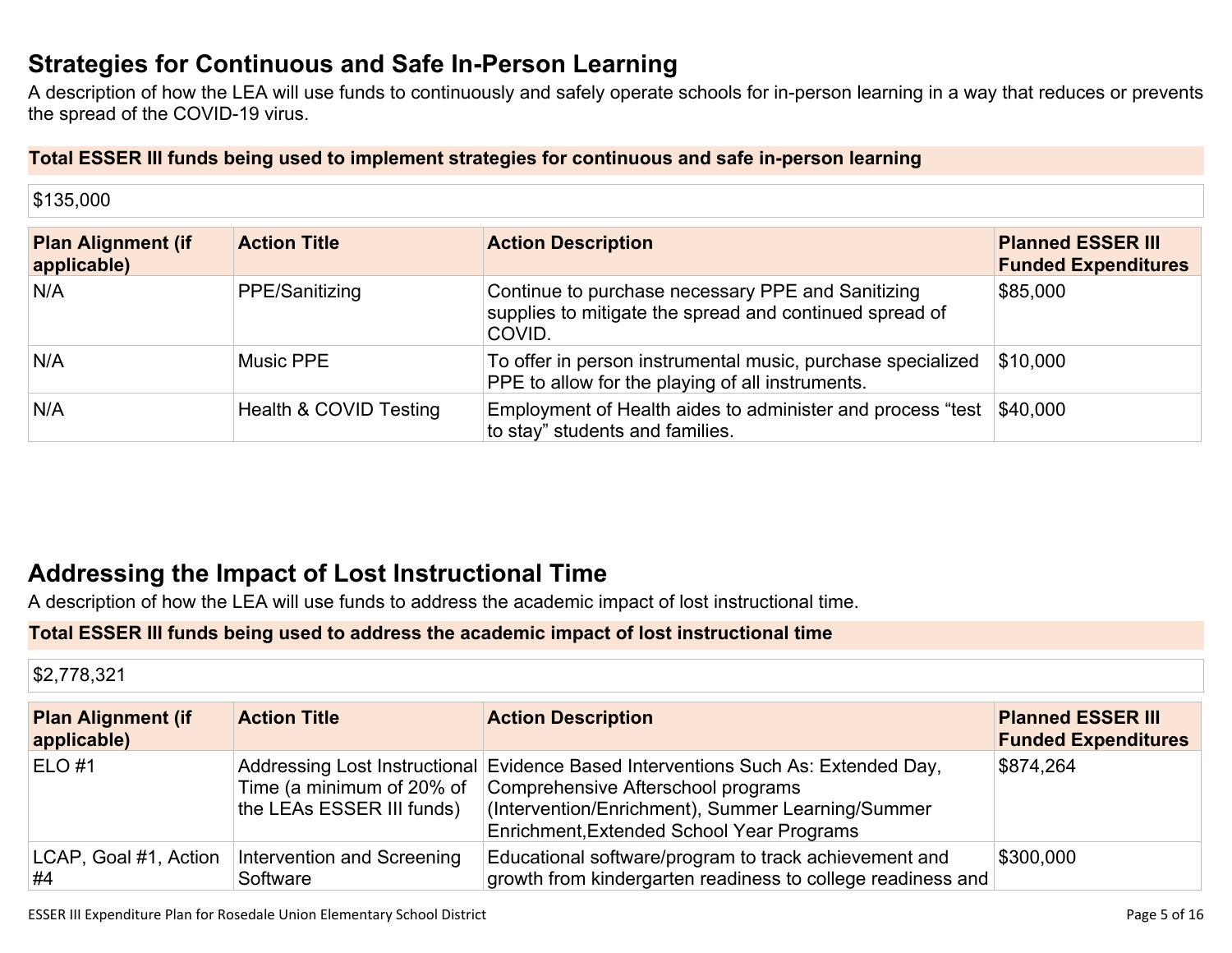| <b>Plan Alignment (if</b><br>applicable) | <b>Action Title</b>                  | <b>Action Description</b>                                                                                                                                        | <b>Planned ESSER III</b><br><b>Funded Expenditures</b> |
|------------------------------------------|--------------------------------------|------------------------------------------------------------------------------------------------------------------------------------------------------------------|--------------------------------------------------------|
|                                          |                                      | to uncover learning loss and equity issues early—and<br>respond quickly to improve student outcomes.                                                             |                                                        |
| N/A                                      | Panaroma                             | Social Emotional platform compatible with Second Step,<br>student and adult SEL surveys                                                                          | \$60,000                                               |
| LCAP, Goal #2, Action<br>#10             | <b>EL Supports</b>                   | <b>ELLevate</b>                                                                                                                                                  | \$30,000                                               |
| <b>ELO#1</b>                             | Supplemental Afterschool<br>Programs | Mitigate unfinished learning, and provide engaging<br>enrichment programs that will positively impact student<br>growth, sense of belonging and academic success | \$14,057                                               |
| N/A                                      | <b>Employment of Existing Staff</b>  | Continue employment of temporary additional staff hired<br>during COVID to help mitigate learning loss.                                                          | \$900,000                                              |
| N/A                                      | <b>Professional Development</b>      | Offer PD opportunities to all staff throughout the year<br>focused on social emotional learning, best practices and<br>learning recovery.                        | \$600,000                                              |

## **Use of Any [Remaining](#page-14-1) Fund[s](#page-14-1)**

A description of the how the LEA will use any remaining ESSER III funds, as applicable.

### **Total ESSER III funds being used to implement additional actions**

\$1,458,000

| <b>Plan Alignment (if</b><br>applicable) | <b>Action Title</b>             | <b>Action Description</b>                                                                                                                                                                                                                    | <b>Planned ESSER III</b><br><b>Funded Expenditures</b> |
|------------------------------------------|---------------------------------|----------------------------------------------------------------------------------------------------------------------------------------------------------------------------------------------------------------------------------------------|--------------------------------------------------------|
| N/A                                      | 1% employee raise, off<br>units | To remain competitive with like and neighboring districts and \$360,000<br>schedule for both bargaining support in the retention of staff                                                                                                    |                                                        |
| N/A                                      | al Site Needs                   | Maintenance/Furniture/Capit   Maintenance and upgrades of HVAC systems and HVAC<br>filtration/Outdoor seating and other equipment, supplies, and<br>products necessary to social distance students and staff to<br>stop the spread of COVID. | \$350,000                                              |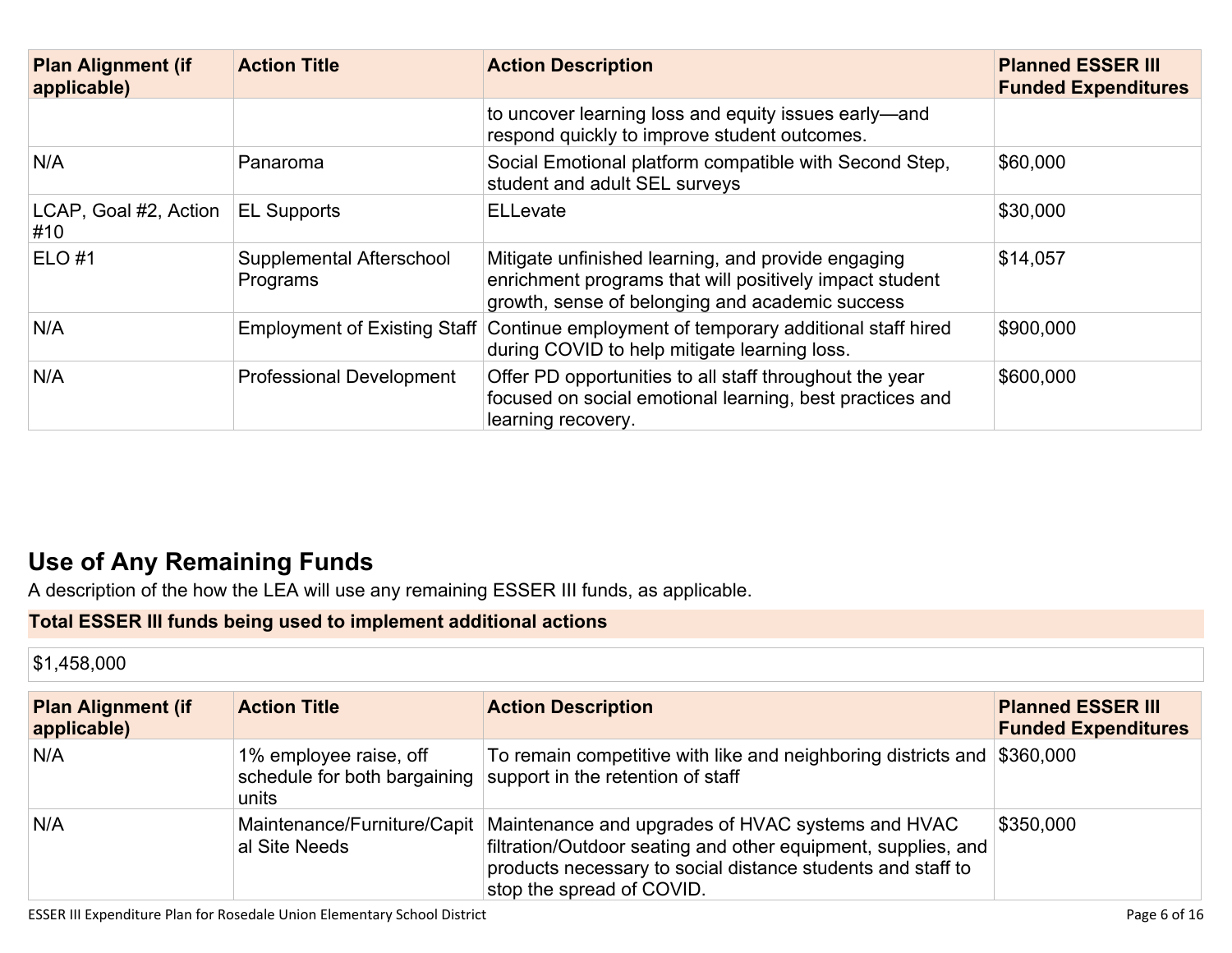| <b>Plan Alignment (if</b><br>applicable)            | <b>Action Title</b>                                          | <b>Action Description</b>                                                                                                                                                                                                                                                                                                                 | <b>Planned ESSER III</b><br><b>Funded Expenditures</b> |
|-----------------------------------------------------|--------------------------------------------------------------|-------------------------------------------------------------------------------------------------------------------------------------------------------------------------------------------------------------------------------------------------------------------------------------------------------------------------------------------|--------------------------------------------------------|
| LCAP, Goal #3, Action   FSU Parent University<br>#6 |                                                              | Supporting Parent Engagement through Financial Literacy,<br>Digital Literacy, and SEL supports                                                                                                                                                                                                                                            | \$6,000                                                |
| N/A                                                 | <b>School Site Grade</b><br><b>Level/Department Supplies</b> | Restore and replace school supplies lost, never returned, or<br>damaged from closure in March of 2020 and during the<br>2020-2021 distance learning school year.                                                                                                                                                                          | \$120,000                                              |
| N/A                                                 | <b>Teacher Requisition</b>                                   | Grade level materials, supplies to support curriculum and<br>intervention support                                                                                                                                                                                                                                                         | \$180,000                                              |
| N/A                                                 | Permanent Substitute &<br>Long term Substitute Pay           | Continue to provide the permanent sub at each of the school \$20,000<br>site that was started during COVID and pay them long term<br>sub rate to retain employment. Likewise, start long term<br>subs on the long term sub rate from day 1 to recruit and<br>retain long term subs for teachers that are absent for more<br>than 15 days. |                                                        |
| N/A                                                 | <b>Technology Upgrades</b>                                   | Upgrade key components of the infrastructure to increase<br>security and to speed up connectivity and reliability.                                                                                                                                                                                                                        | \$410,000                                              |
| N/A                                                 | Technology for PE                                            | Student performance/achievement monitoring                                                                                                                                                                                                                                                                                                | \$12,000                                               |

## **Ensuring [Interventions](#page-14-2) are Addressing Student Need[s](#page-14-2)**

The LEA is required to ensure its interventions will respond to the academic, social, emotional, and mental health needs of all students, and particularly those students most impacted by the COVID–19 pandemic. The following is the LEA's plan for ensuring that the actions and expenditures in the plan are addressing the identified academic, social, emotional, and mental health needs of its students, and particularly those students most impacted by the COVID–19 pandemic.

| <b>Action Title(s)</b>                | <b>How Progress will be Monitored</b>                                                                                                                                                                                                                                                 | <b>Frequency of Progress Monitoring</b>                                                                                                                                                                                    |
|---------------------------------------|---------------------------------------------------------------------------------------------------------------------------------------------------------------------------------------------------------------------------------------------------------------------------------------|----------------------------------------------------------------------------------------------------------------------------------------------------------------------------------------------------------------------------|
| Addressing lost instructional<br>time | All grade levels will use universal screeners as<br>a measure of student performance. Additional<br>measures including benchmark assessments,<br>phonological awareness, OG and STAR<br>assesssments, curriculum based measures will<br>also be administered and analyzed for student | Student progress will be monitored during weekly grade level<br>PLC meetings, and at the school site level during quarterly<br>Data Team meetings, utilizing the data from each of the<br>progress monitoring assessments. |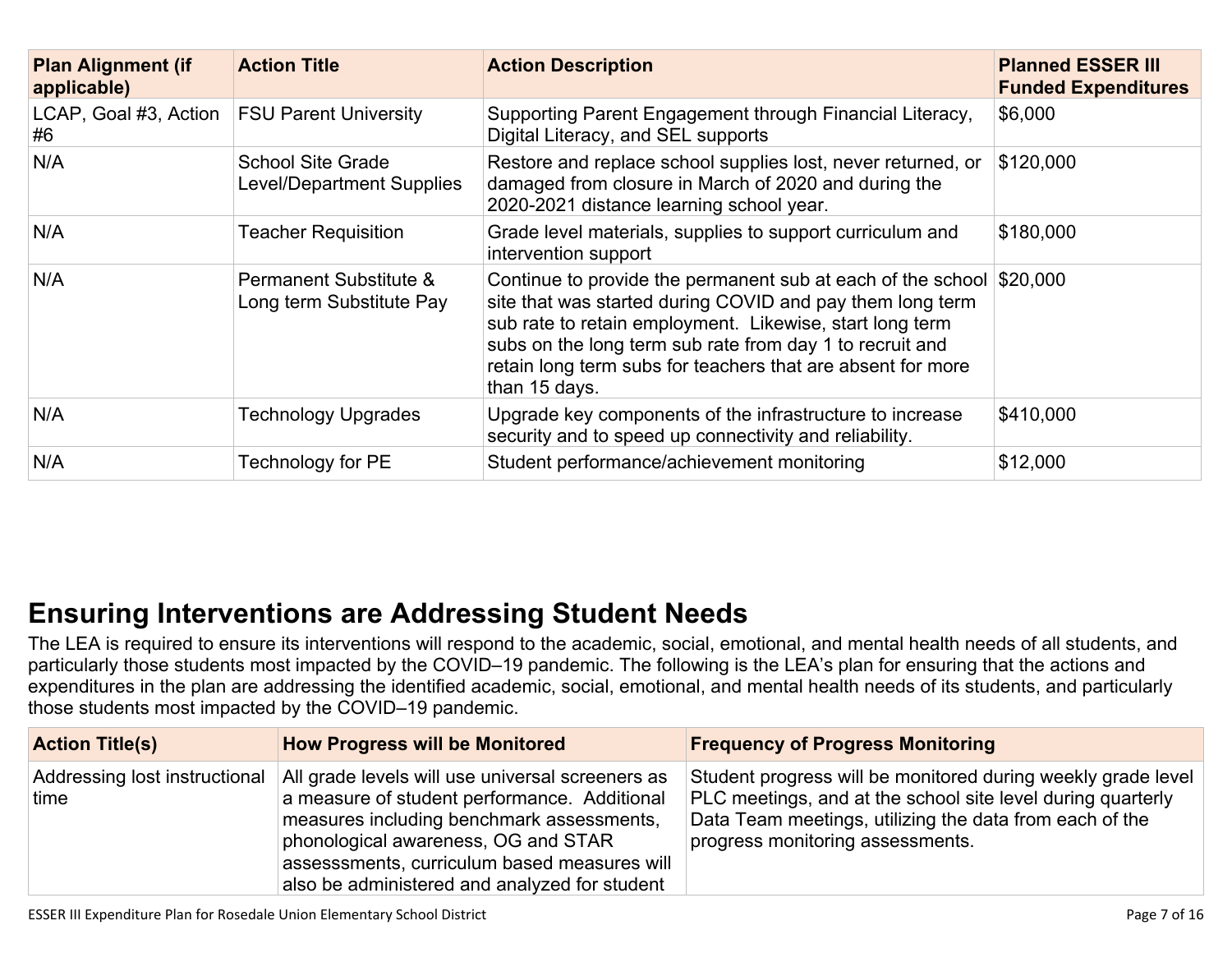| <b>Action Title(s)</b>               | <b>How Progress will be Monitored</b>                                                                                                                                                                                                                                                                                                                                                             | <b>Frequency of Progress Monitoring</b>                                                                                                                                                                                     |
|--------------------------------------|---------------------------------------------------------------------------------------------------------------------------------------------------------------------------------------------------------------------------------------------------------------------------------------------------------------------------------------------------------------------------------------------------|-----------------------------------------------------------------------------------------------------------------------------------------------------------------------------------------------------------------------------|
|                                      | growth and planning for instruction, intervention<br>and enrichment activities.                                                                                                                                                                                                                                                                                                                   |                                                                                                                                                                                                                             |
| <b>Intervention Software</b>         | Student progress will be monitored via the<br>intervention software program, teacher<br>annecdotal records, classroom performance on<br>all assessments administered measuring grade<br>level standards.                                                                                                                                                                                          | Student progress will be monitored quarterly according to<br>intervention program guidelines, and will take place on a<br>continuous and regular basis.                                                                     |
| Panorama                             | Student surveys will be administered in<br>conjunction with the Second Step SEL<br>curriculum                                                                                                                                                                                                                                                                                                     | Students will engage in surveys 3-5 times per school year<br>and data will be analyzed to identify support areas needing<br>improvement, as well as to identify areas in which our<br>schools are supporting students well. |
| <b>ELLevate</b>                      | Student progress will be monitored using the<br>ELPAC, assessments in the ELLevate program,<br>teacher anecdotal records for increased fluency<br>and proficiency in the English language,<br>classroom assessments, universal screeners<br>and all additional district and school site<br>administered assessments.                                                                              | Students participate in the ELPAC assessment once per<br>school year, all other assessments of student progress in<br>English Language Development will be monitored quarterly<br>on a regular and continuing basis.        |
| Supplemental Afterschool<br>Programs | Progress will be monitored for academic<br>intervention supports, using universal<br>screeners, additional district and school site<br>administered assessments, as well as any<br>program component progress monitoring. Any<br>enrichment based programs will be monitored<br>measuring student engagement, academic<br>progress in the regular school day, and teacher<br>annecdotal feedback. | Progress monitoring will follow program guidelines, and will<br>take place on at least a bi-weekly basis.                                                                                                                   |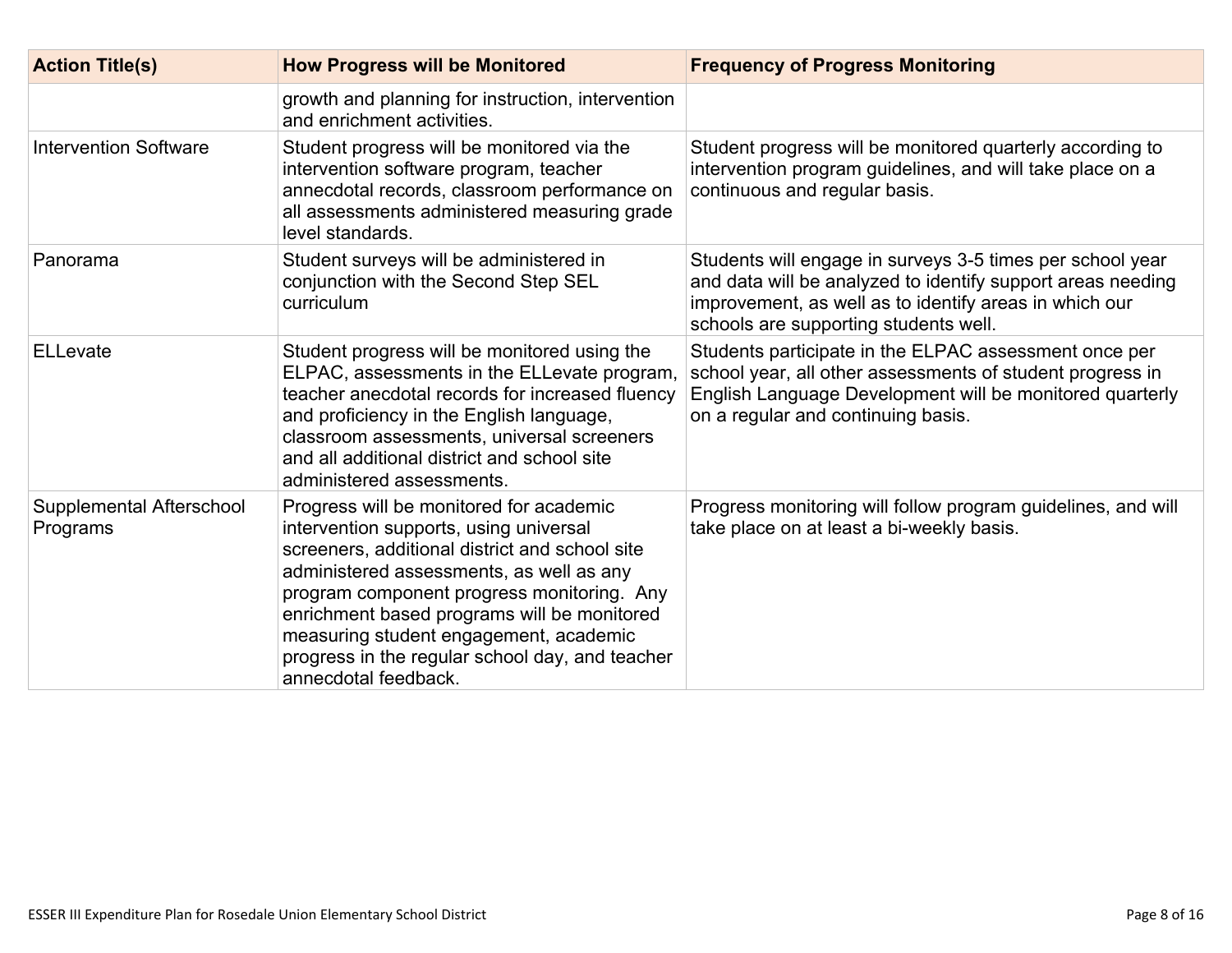## **ESSER III Expenditure Plan Instructions**

### **Introduction**

School districts, county offices of education (COEs), or charter schools, collectively known as local educational agencies (LEAs), that receive Elementary and Secondary School Emergency Relief (ESSER) funds under the American Rescue Plan (ARP) Act, referred to as ESSER III funds, are required to develop a plan for how they will use ESSER III funds to, at a minimum, address students' academic, social, emotional, and mental health needs, as well as the opportunity gaps that existed before, and were exacerbated by, the COVID-19 pandemic.

The plan must be adopted by the local governing board or body of the LEA at a public meeting on or before October 29, 2021 and must be submitted for review and approval within five days of adoption. A school district must submit its ESSER III Expenditure Plan to its COE for review and approval; a COE must submit its plan to the California Department of Education for review and approval. A charter school must submit its plan to its chartering authority for review and to the COE of the county in which the charter school operates for review and approval.

In addition, consistent with the requirements of the ARP, Volume 86, *Federal Register*, page 21201, April 22, 2021, the ESSER III Expenditure Plan must be:

- Written in an understandable and uniform format;
- Written in a language that parents can understand, to the extent practicable;
	- $\circ$  If it is not practicable to provide written translations to a parent with limited English proficiency, the plan must be orally translated for parents
- Provided in an alternative format to a parent who is an individual with a disability as defined by the Americans with Disabilities Act, upon request; and
- Be made publicly available on the LEA's website.

For additional information regarding ESSER III funding please see the ARP Act Funding web page at <https://www.cde.ca.gov/fg/cr/arpact.asp>.

For technical assistance related to the completion of the ESSER III Expenditure Plan, please contact [EDReliefFunds@cde.ca.gov](mailto:EDReliefFunds@cde.ca.gov).

### **Fiscal Requirements**

- The LEA must use at least 20 percent (20%) of its ESSER III apportionment for expenditures related to addressing the academic impact of lost instructional time through the implementation of evidence-based interventions, such as summer learning or summer enrichment, extended day, comprehensive afterschool programs, or extended school year programs.
	- o For purposes of this requirement, "evidence-based interventions" include practices or programs that have **evidence** to show that they are effective at producing results and improving outcomes when implemented. This kind of evidence has generally been produced through formal studies and research. There are four tiers, or levels, of evidence:

ESSER III Expenditure Plan for Rosedale Union Elementary School District **Page 10** and the state of 16 and the state 9 of 16 and the state 9 of 16 and the state 9 of 16 and the state 9 of 16 and the state 9 of 16 and the s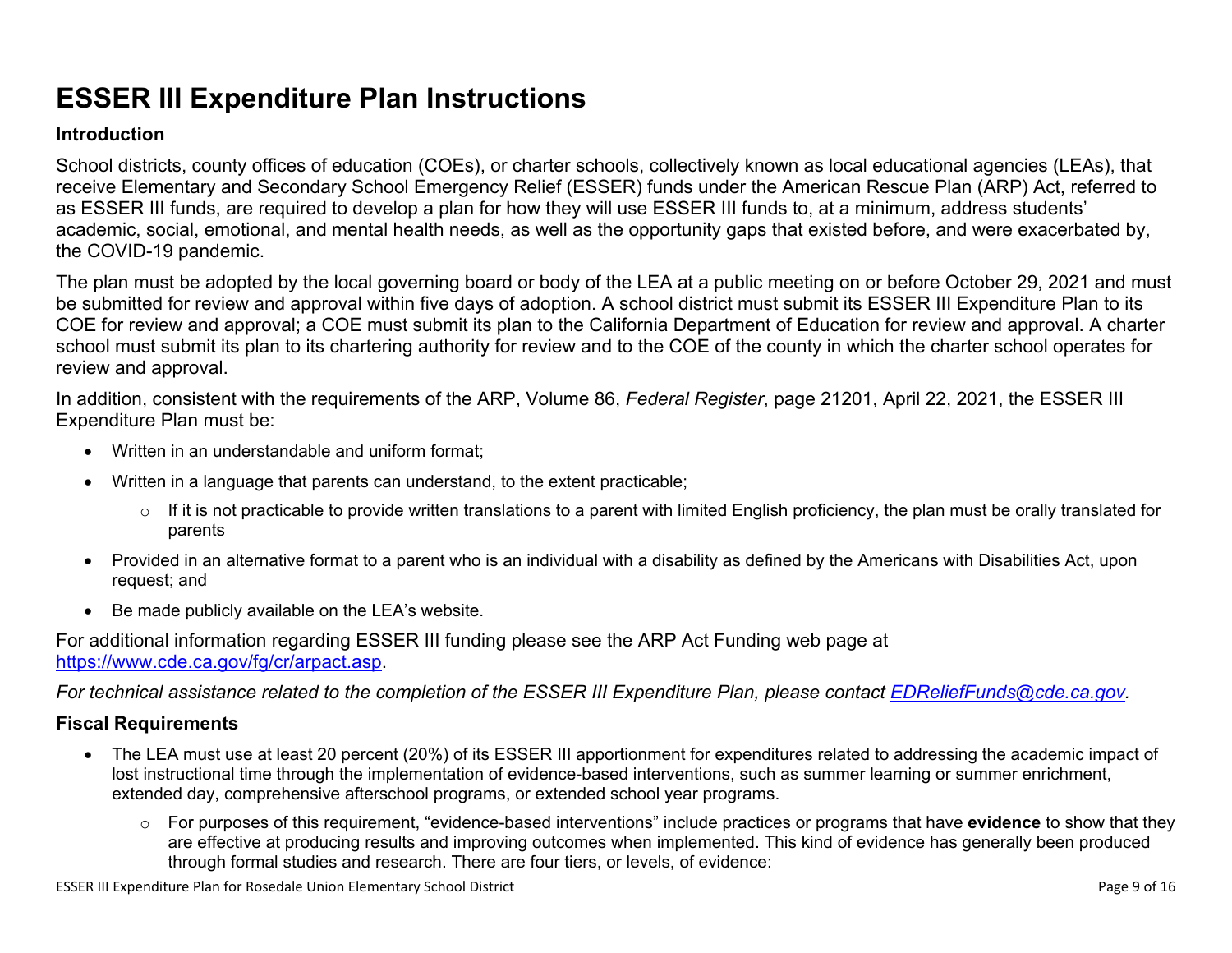- **Tier 1 – Strong Evidence**: the effectiveness of the practices or programs is supported by one or more well-designed and wellimplemented randomized control experimental studies.
- **Tier 2 – Moderate Evidence**: the effectiveness of the practices or programs is supported by one or more well-designed and wellimplemented quasi-experimental studies.
- **Tier 3 – Promising Evidence**: the effectiveness of the practices or programs is supported by one or more well-designed and wellimplemented correlational studies (with statistical controls for selection bias).
- **Tier 4 – Demonstrates a Rationale**: practices that have a well-defined logic model or theory of action, are supported by research, and have some effort underway by a State Educational Agency, LEA, or outside research organization to determine their effectiveness.
- o **For additional information please see the Evidence-Based Interventions Under the ESSA web page at** <https://www.cde.ca.gov/re/es/evidence.asp>**.**
- The LEA must use the remaining ESSER III funds consistent with section 2001(e)(2) of the ARP Act, including for:
	- $\circ$  Any activity authorized by the Elementary and Secondary Education Act (ESEA) of 1965;
	- $\circ$  Any activity authorized by the Individuals with Disabilities Education Act (IDEA);
	- o Any activity authorized by the Adult Education and Family Literacy Act;
	- $\circ$  Any activity authorized by the Carl D. Perkins Career and Technical Education Act of 2006;
	- $\circ$  Coordination of preparedness and response efforts of LEAs with State, local, Tribal, and territorial public health departments, and other relevant agencies, to improve coordinated responses among such entities to prevent, prepare for, and respond to COVID-19;
	- $\circ$  Activities to address the unique needs of low-income students, students with disabilities, English learners, racial and ethnic minorities, homeless students, and foster youth, including how outreach and service delivery will meet the needs of each population;
	- o Developing and implementing procedures and systems to improve the preparedness and response efforts of LEAs;
	- $\circ$  Training and professional development for staff of the LEA on sanitation and minimizing the spread of infectious diseases;
	- $\circ$  Purchasing supplies to sanitize and clean the facilities of an LEA, including buildings operated by such agency;
	- $\circ$  Planning for, coordinating, and implementing activities during long-term closures, including providing meals to eligible students, providing technology for online learning to all students, providing guidance for carrying out requirements under IDEA, and ensuring other educational services can continue to be provided consistent with all Federal, State, and local requirements;
	- $\circ$  Purchasing education technology (including hardware, software, and connectivity) for students who are served by the LEA that aids in regular and substantive educational interaction between students and their classroom instructors, including low-income students and children with disabilities, which may include assistive technology or adaptive equipment;
	- $\circ$  Providing mental health services and supports, including through the implementation of evidence-based full-service community schools;
	- o Planning and implementing activities related to summer learning and supplemental after school programs, including providing classroom instruction or online learning during the summer months and addressing the needs of underserved students;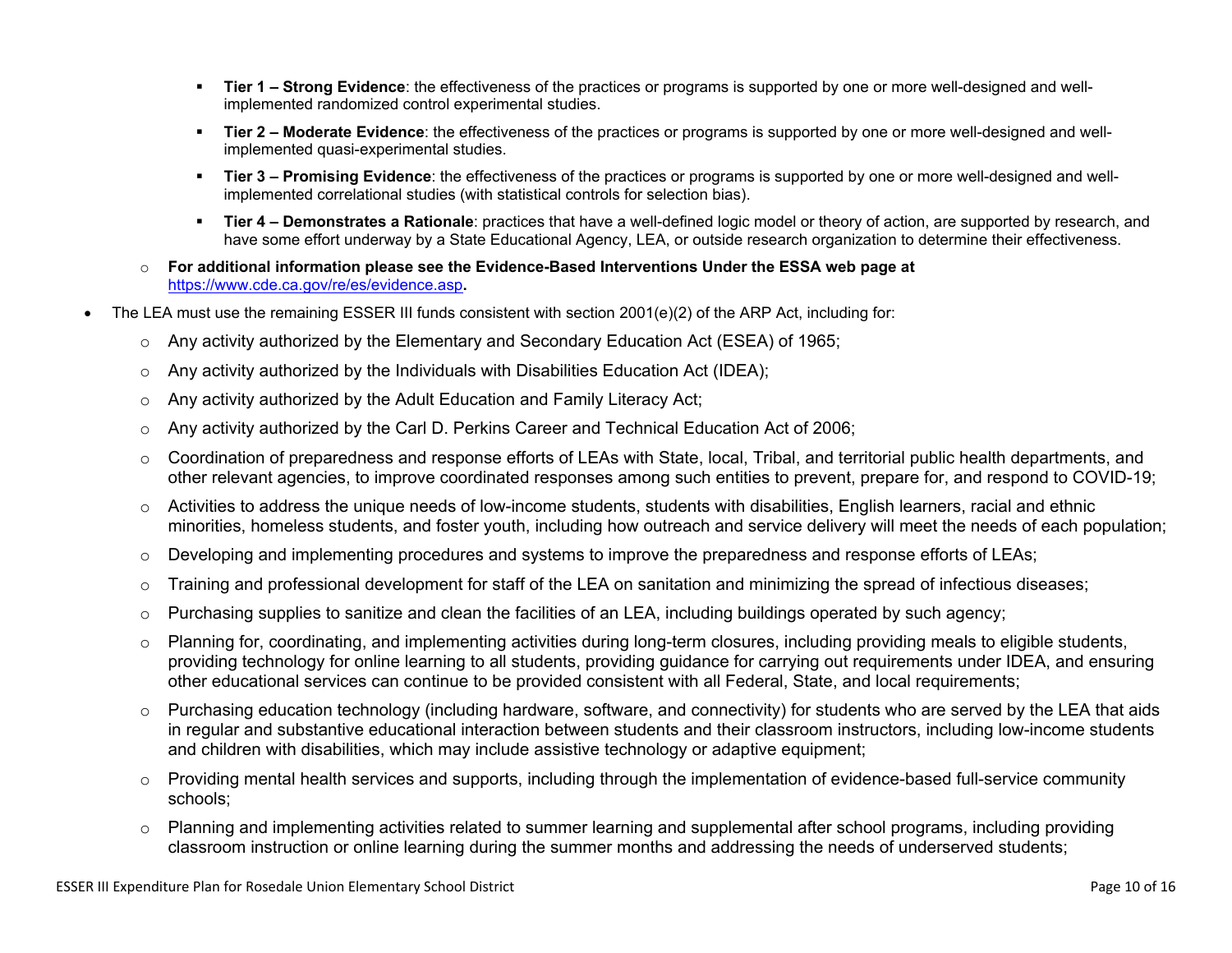- $\circ$  Addressing learning loss among students, including underserved students, by:
	- Administering and using high-quality assessments that are valid and reliable, to accurately assess students' academic progress and assist educators in meeting students' academic needs, including through differentiated instruction,
	- **IMPLEMENTER IMPLEMENT LIME STARK IMPLEMENT IMPLEMENT IMPLY** Implementing evidents,
	- Providing information and assistance to parents and families of how they can effectively support students, including in a distance learning environment, and
	- Tracking student attendance and improving student engagement in distance education;

**Note:** A definition of "underserved students" is provided in the Community Engagement section of the instructions.

- $\circ$  School facility repairs and improvements to enable operation of schools to reduce risks of virus transmission and exposure to environmental health hazards, and to support student health needs;
- $\circ$  Inspection, testing, maintenance, repair, replacement, and upgrade projects to improve the indoor air quality in school facilities, including mechanical and nonmechanical heating, ventilation, and air conditioning systems, filtering, purification and other air cleaning, fans, control systems, and window and door replacement;
- $\circ$  Developing strategies and implementing public health protocols including, to the greatest extent practicable, policies in line with guidance from the Centers for Disease Control and Prevention (CDC) for the reopening and operation of school facilities to effectively maintain the health and safety of students, educators, and other staff;
- $\circ$  Other activities that are necessary to maintain the operation of and continuity of services in LEAs and continuing to employ existing staff of the LEA.

### <span id="page-10-0"></span>**Other LEA Plans Referenced in this Plan**

In developing the plan, the LEA has flexibility to include community input and/or actions included in other planning documents, such as the Local Control and Accountability Plan (LCAP) and/or the Expanded Learning Opportunities (ELO) Grant Plan, provided that the input and/or actions address the requirements of the ESSER III Expenditure Plan.

An LEA that chooses to utilize community input and/or actions from other planning documents must provide the name of the plan(s) referenced by the LEA and a description of where the plan(s) may be accessed by the public (such as a link to a web page or the street address of where the plan(s) are available) in the table. The LEA may add or delete rows from the table as necessary.

An LEA that chooses not to utilize community input and/or actions from other planning documents may provide a response of "Not Applicable" in the table.

### <span id="page-10-1"></span>**Summary of Expenditures**

The Summary of Expenditures table provides an overview of the ESSER III funding received by the LEA and how the LEA plans to use its ESSER III funds to support the strategies and interventions being implemented by the LEA.

#### **Instructions**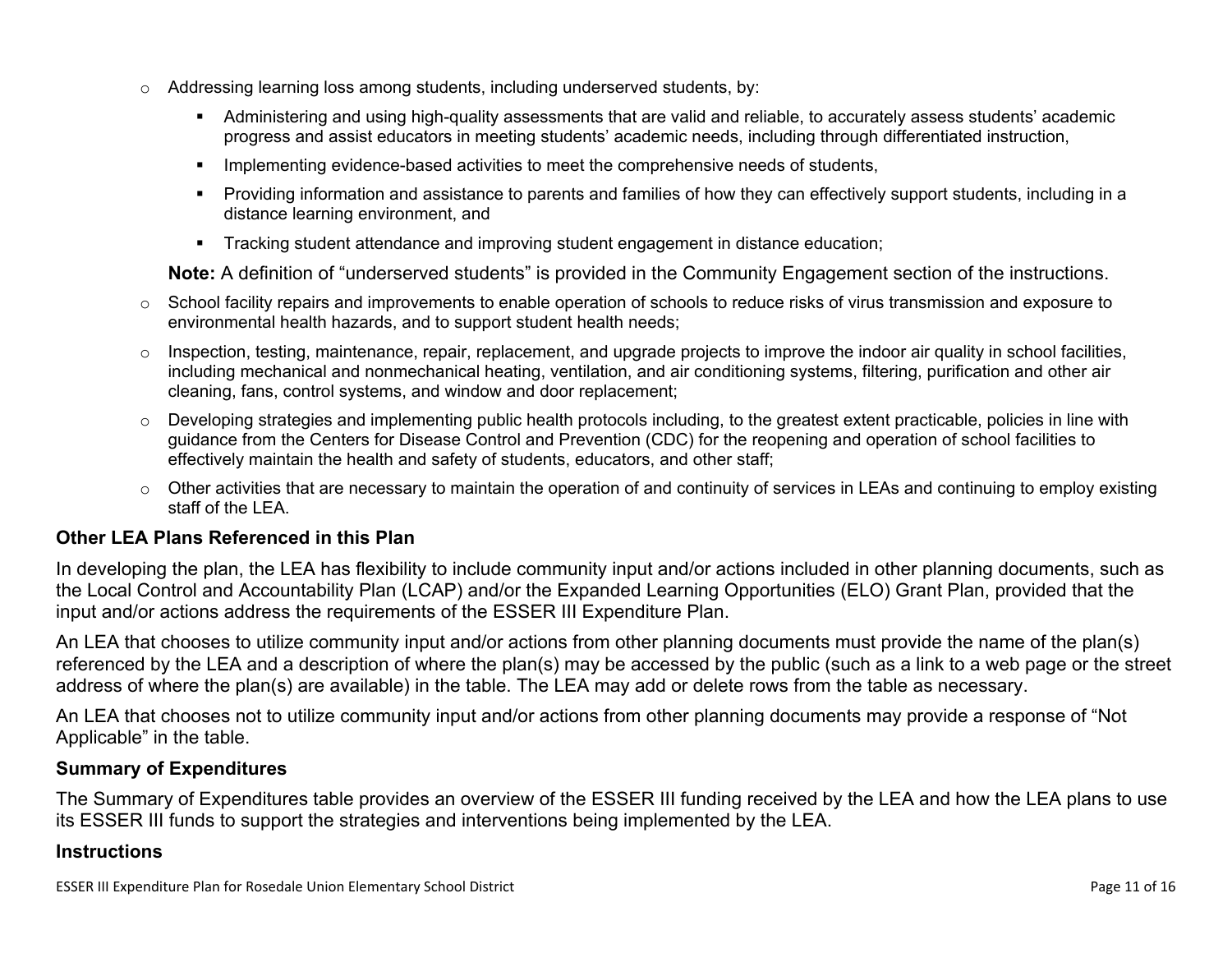For the 'Total ESSER III funds received by the LEA,' provide the total amount of ESSER III funds received by the LEA.

In the Total Planned ESSER III Expenditures column of the table, provide the amount of ESSER III funds being used to implement the actions identified in the applicable plan sections.

For the 'Total ESSER III funds included in this plan,' provide the total amount of ESSER III funds being used to implement actions in the plan.

### <span id="page-11-0"></span>**Community Engagement**

### **Purpose and Requirements**

An LEA's decisions about how to use its ESSER III funds will directly impact the students, families, and the local community, and thus the LEA's plan must be tailored to the specific needs faced by students and schools. These community members will have significant insight into what prevention and mitigation strategies should be pursued to keep students and staff safe, as well as how the various COVID–19 prevention and mitigation strategies impact teaching, learning, and day-to-day school experiences.

An LEA must engage in meaningful consultation with the following community members, as applicable to the LEA:

- Students:
- Families, including families that speak languages other than English;
- School and district administrators, including special education administrators;
- Teachers, principals, school leaders, other educators, school staff, and local bargaining units, as applicable.

"Meaningful consultation" with the community includes considering the perspectives and insights of each of the required community members in identifying the unique needs of the LEA, especially related to the effects of the COVID-19 pandemic. Comprehensive strategic planning will utilize these perspectives and insights to determine the most effective strategies and interventions to address these needs through the programs and services the LEA implements with its ESSER III funds.

Additionally, an LEA must engage in meaningful consultation with the following groups to the extent that they are present or served in the LEA:

- Tribes;
- Civil rights organizations, including disability rights organizations (e.g. the American Association of People with Disabilities, the American Civil Liberties Union, National Association for the Advancement of Colored People, etc.); and
- Individuals or advocates representing the interests of children with disabilities, English learners, homeless students, foster youth, migratory students, children who are incarcerated, and other underserved students.
	- o For purposes of this requirement "underserved students" include:
		- **Students who are low-income:**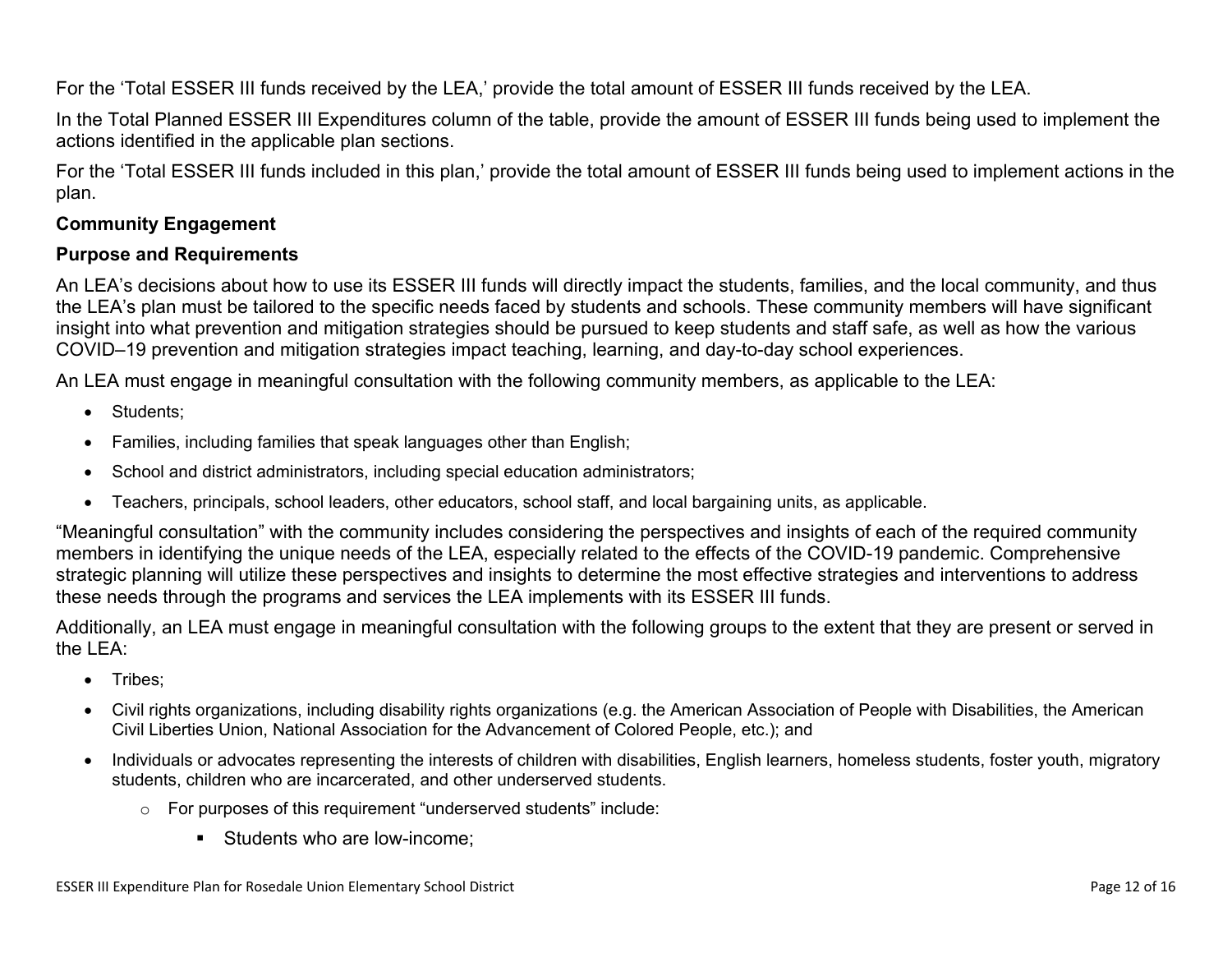- Students who are English learners;
- Students of color:
- Students who are foster youth;
- Homeless students;
- **Students with disabilities: and**
- **Migratory students.**

LEAs are also encouraged to engage with community partners, expanded learning providers, and other community organizations in developing the plan.

Information and resources that support effective community engagement may be found under *Resources* on the following web page of the CDE's website: <https://www.cde.ca.gov/re/lc>.

### **Instructions**

In responding to the following prompts, the LEA may reference or include input provided by community members during the development of existing plans, including the LCAP and/or the ELO Grant Plan, to the extent that the input is applicable to the requirements of the ESSER III Expenditure Plan. Descriptions provided should include sufficient detail yet be sufficiently succinct to promote a broad understanding among the LEA's local community.

### A description of the efforts made by the LEA to meaningfully consult with its required community members and the **opportunities provided by the LEA for public input in the development of the plan.**

A sufficient response to this prompt will describe how the LEA sought to meaningfully consult with its required community members in the development of the plan, how the LEA promoted the opportunities for community engagement, and the opportunities that the LEA provided for input from the public at large into the development of the plan.

As noted above, a description of "meaningful consultation" with the community will include an explanation of how the LEA has considered the perspectives and insights of each of the required community members in identifying the unique needs of the LEA, especially related to the effects of the COVID-19 pandemic.

### **A description of the how the development of the plan was influenced by community input.**

A sufficient response to this prompt will provide clear, specific information about how input from community members and the public at large was considered in the development of the LEA's plan for its use of ESSER III funds. This response must describe aspects of the ESSER III Expenditure Plan that were influenced by or developed in response to input from community members.

- For the purposes of this prompt, "aspects" may include:
	- Prevention and mitigation strategies to continuously and safely operate schools for in-person learning;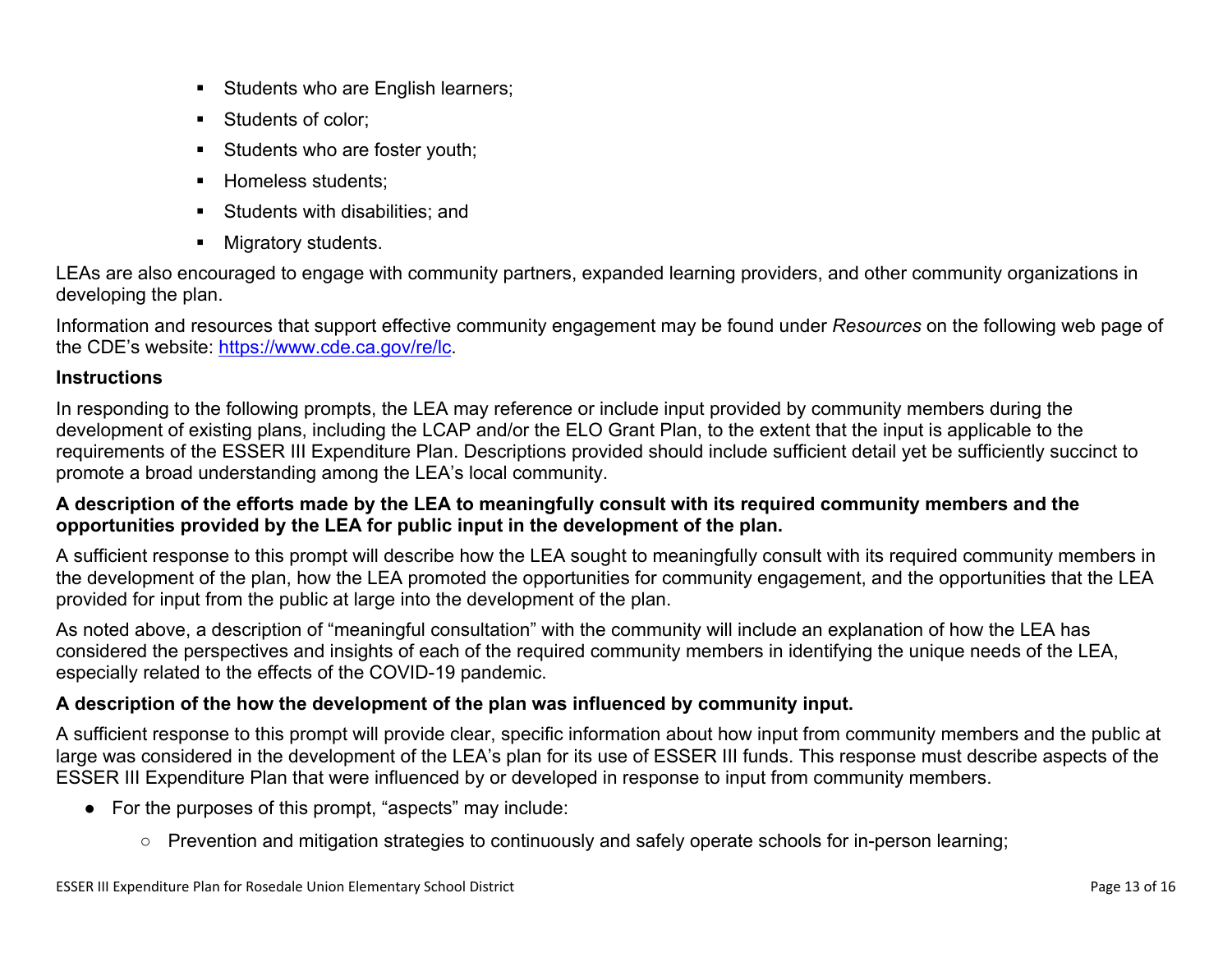- Strategies to address the academic impact of lost instructional time through implementation of evidence-based interventions (e.g. summer learning or summer enrichment, extended day, comprehensive afterschool programs, or extended school year programs);
- Any other strategies or activities implemented with the LEA's ESSER III fund apportionment consistent with section 2001(e)(2) of the ARP Act; and
- Progress monitoring to ensure interventions address the academic, social, emotional, and mental health needs for all students, especially those students disproportionately impacted by COVID-19

For additional information and guidance, please see the U.S. Department of Education's Roadmap to Reopening Safely and Meeting All Students' Needs Document, available here: [https://www2.ed.gov/documents/coronavirus/reopening-2.pdf.](https://www2.ed.gov/documents/coronavirus/reopening-2.pdf)

### <span id="page-13-0"></span>**Planned Actions and Expenditures**

### **Purpose and Requirements**

As noted in the Introduction, an LEA receiving ESSER III funds is required to develop a plan to use its ESSER III funds to, at a minimum, address students' academic, social, emotional, and mental health needs, as well as the opportunity gaps that existed before, and were exacerbated by, the COVID-19 pandemic.

### **Instructions**

An LEA has the flexibility to include actions described in existing plans, including the LCAP and/or ELO Grant Plan, to the extent that the action(s) address the requirements of the ESSER III Expenditure Plan. When including action(s) from other plans, the LEA must describe how the action(s) included in the ESSER III Expenditure Plan supplement the work described in the plan being referenced. The LEA must specify the amount of ESSER III funds that it intends to use to implement the action(s); these ESSER III funds must be in addition to any funding for those action(s) already included in the plan(s) referenced by the LEA. Descriptions of actions provided should include sufficient detail yet be sufficiently succinct to promote a broad understanding among the LEA's local community.

### <span id="page-13-1"></span>**Strategies for Continuous and Safe In-Person Learning**

Provide the total amount of funds being used to implement actions related to Continuous and Safe In-Person Learning, then complete the table as follows:

- If the action(s) are included in another plan, identify the plan and provide the applicable goal and/or action number from the plan. If the action(s) are not included in another plan, write "N/A".
- Provide a short title for the  $action(s)$ .
- Provide a description of the action(s) the LEA will implement using ESSER III funds for prevention and mitigation strategies that are, to the greatest extent practicable, in line with the most recent CDC guidance, in order to continuously and safely operate schools for in-person learning.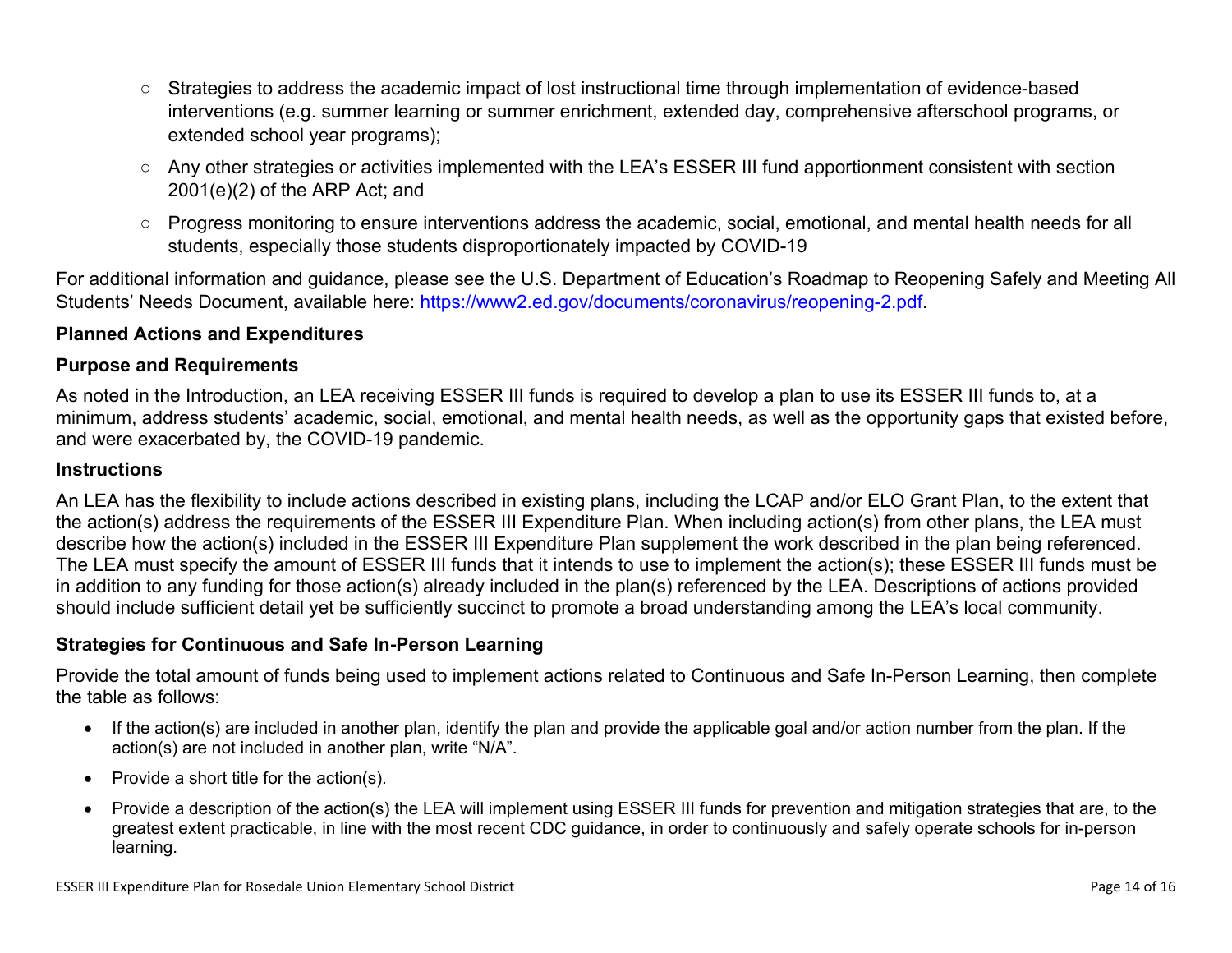Specify the amount of ESSER III funds the LEA plans to expend to implement the action(s); these ESSER III funds must be in addition to any funding for those action(s) already included in the plan(s) referenced by the LEA.

### <span id="page-14-0"></span>**Addressing the Impact of Lost Instructional Time**

As a reminder, the LEA must use not less than 20 percent of its ESSER III funds to address the academic impact of lost instructional time. Provide the total amount of funds being used to implement actions related to addressing the impact of lost instructional time, then complete the table as follows:

- If the action(s) are included in another plan, identify the plan and provide the applicable goal and/or action number from the plan. If the action(s) are not included in another plan, write "N/A".
- Provide a short title for the  $action(s)$ .
- Provide a description of the action(s) the LEA will implement using ESSER III funds to address the academic impact of lost instructional time through the implementation of evidence-based interventions, such as summer learning or summer enrichment, extended day, comprehensive afterschool programs, or extended school year programs.
- Specify the amount of ESSER III funds the LEA plans to expend to implement the action(s); these ESSER III funds must be in addition to any funding for those action(s) already included in the plan(s) referenced by the LEA.

#### <span id="page-14-1"></span>**Use of Any Remaining Funds**

After completing the Strategies for Continuous and Safe In-Person Learning and the Addressing the Impact of Lost Instructional Time portions of the plan, the LEA may use any remaining ESSER III funds to implement additional actions to address students' academic, social, emotional, and mental health needs, as well as to address opportunity gaps, consistent with the allowable uses identified above in the Fiscal Requirements section of the Instructions. LEAs choosing to use ESSER III funds in this manner must provide the total amount of funds being used to implement actions with any remaining ESSER III funds, then complete the table as follows:

- If the action(s) are included in another plan, identify the plan and provide the applicable goal and/or action number from the plan. If the action(s) are not included in another plan, write "N/A".
- Provide a short title for the  $action(s)$ .
- Provide a description of any additional action(s) the LEA will implement to address students' academic, social, emotional, and mental health needs, as well as to address opportunity gaps, consistent with the allowable uses identified above in the Fiscal Requirements section of the Instructions. If an LEA has allocated its entire apportionment of ESSER III funds to strategies for continuous and safe in-person learning and/or to addressing the impact of lost instructional time, the LEA may indicate that it is not implementing additional actions.
- Specify the amount of ESSER III funds the LEA plans to expend to implement the action(s); these ESSER III funds must be in addition to any funding for those action(s) already included in the plan(s) referenced by the LEA. If the LEA it is not implementing additional actions the LEA must indicate "\$0".

#### <span id="page-14-2"></span>**Ensuring Interventions are Addressing Student Needs**